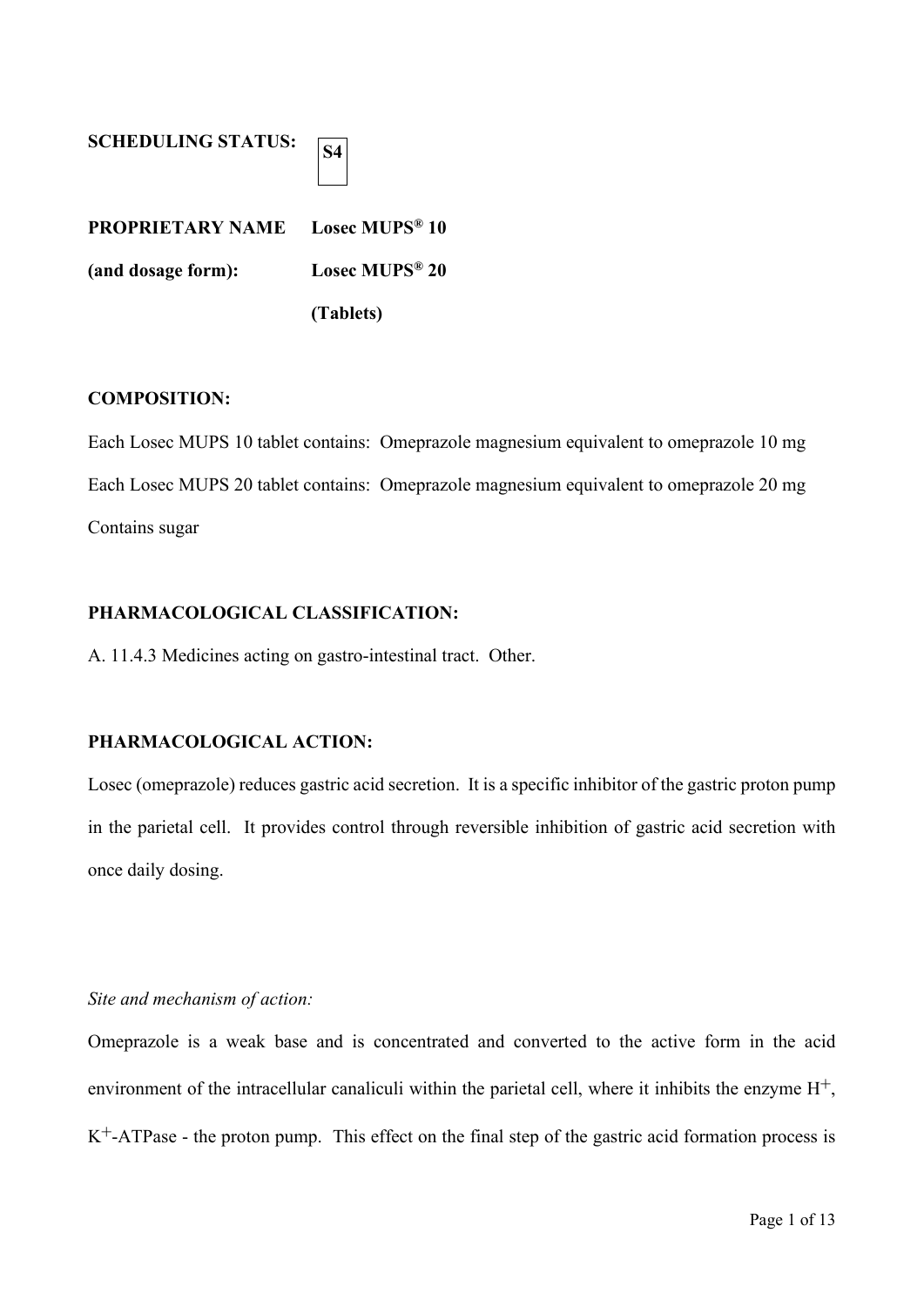dose-dependent and provides for effective inhibition of both basal acid secretion and stimulated acid secretion irrespective of the secretagogue.

Omeprazole has no effect on acetylcholine, histamine or gastrin receptors.

#### *Effect on gastric secretion:*

Oral dosing with Losec MUPS 20 mg once daily provides inhibition of gastric acid secretion with maximum effect being achieved within four days of treatment. In duodenal ulcer patients, a mean decrease of approximately 80 % in twenty-four hour intragastric acidity is then maintained, with the mean decrease in peak acid output after pentagastrin stimulation being about 70 %, twenty-four hours after dosing with Losec MUPS.

### *Absorption and distribution:*

Omeprazole magnesium is acid labile and is therefore administered orally as enteric-coated granules in tablets.

Absorption of omeprazole takes place in the small intestine and is usually completed within three to six hours. The systemic bioavailability of omeprazole from a single oral dose of Losec MUPS is approximately 35 %. After repeated once daily administration, the bioavailability increases to about 60 %. The apparent volume of distribution in healthy subjects is approximately 0,3 litres/kg and a similar value is also seen in patients with renal insufficiency. In elderly and in patients with hepatic insufficiency, the volume of distribution is slightly decreased. Concomitant intake of food has no influence on the bioavailability. The plasma protein binding of omeprazole is about 95%.

#### *Elimination and metabolism:*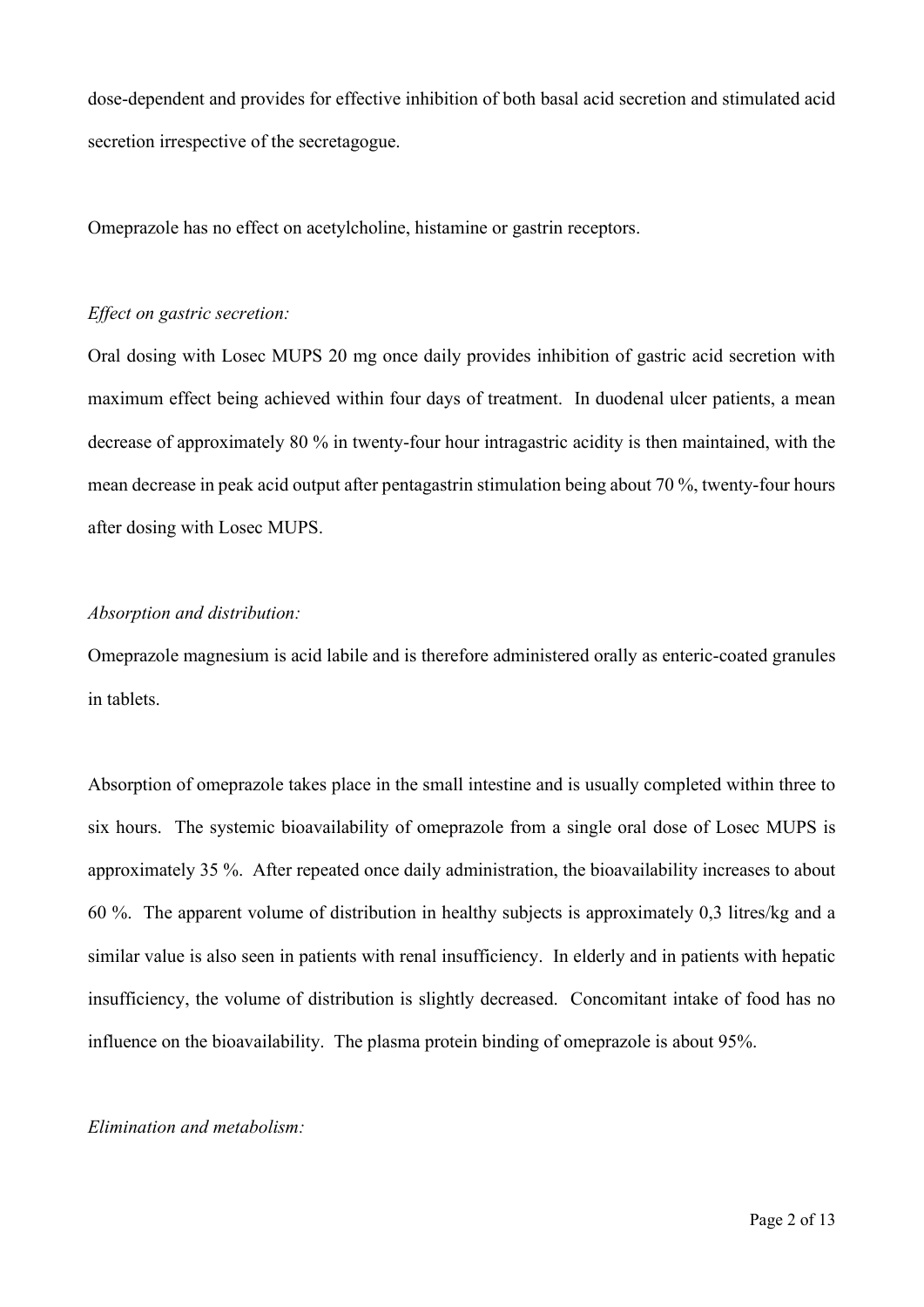The average half-life of the terminal phase of the plasma concentration-time curve is approximately forty minutes. There is no change in half-life during treatment. The inhibition of acid secretion is related to the area under the plasma concentration-time curve (AUC) but not to the actual plasma concentration at a given time.

Omeprazole is entirely metabolised by the cytochrome P450 (CYP), mainly in the liver. The major part of its metabolism is dependent on the polymorphically expressed, specific isoform CYP2C19 (Smephenytoin hydroxylase). Identified metabolites in plasma are the sulphone, the sulphide and hydroxy-omeprazole, these metabolites having no significant effect on acid secretion. About 80 % of the metabolites are excreted in the

urine and the rest in the faeces. The two main urinary metabolites are hydroxy-omeprazole and the corresponding carboxylic acid.

The systemic bioavailability of omeprazole is unchanged in patients with reduced renal function. The area under the plasma concentration-time curve is increased in patients with impaired liver function, but no tendency to accumulation of omeprazole has been found.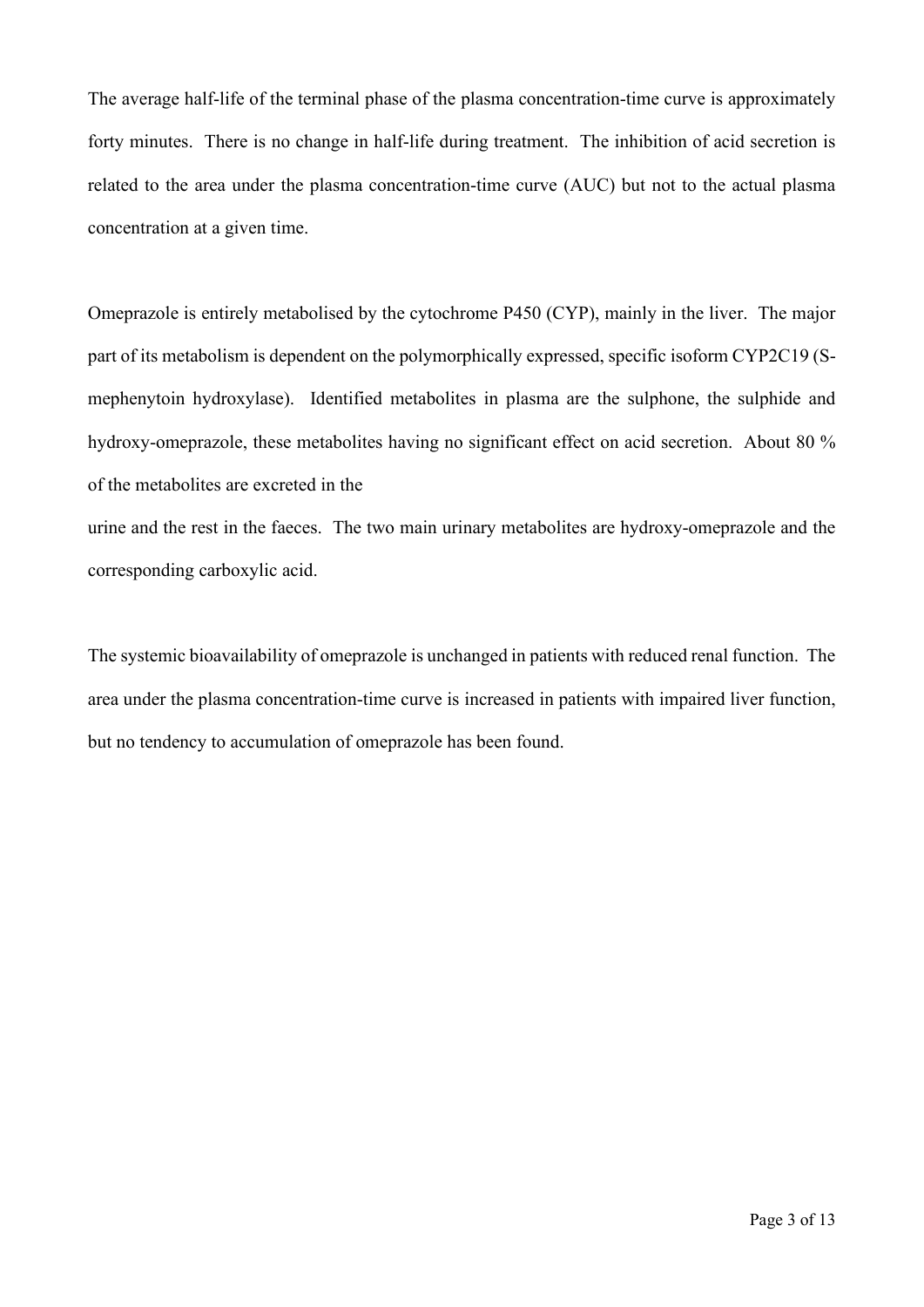## *Preclinical safety data:*

Gastric ECL-cell hyperplasia and carcinoids, have been observed in life-long studies in rats treated with omeprazole. These changes are the result of sustained hypergastrinaemia secondary to acid inhibition. Similar findings have been made after treatment with  $H_2$ -receptor antagonists, proton pump inhibitors and after partial fundectomy.

## *Children:*

Limited data from children (1 year and older), do not suggest significant differences in the pharmacokinetics of omeprazole within the recommended dosages between children and adults.

### **INDICATIONS:**

## *Adults:*

Losec MUPS tablets are indicated for the treatment of duodenal ulcer including prevention of relapse, gastric ulcer, reflux oesophagitis, including long term management of patients with reflux oesophagitis, Zollinger-Ellison Syndrome, and for the symptomatic relief of heartburn in patients with gastroesophageal reflux disease and the short term relief of functional dyspepsia.

Losec MUPS tablets are indicated for *H. pylori*-positive duodenal ulcers, as part of the eradication programme with appropriate antibiotics.

Treatment of NSAID associated gastric and/or duodenal ulcer and erosions and a reduction of the risk to develop gastric and/or duodenal ulcer/erosions and a risk of reduction for relapse of a previously healed gastric and/or duodenal ulcer/erosions in patients on NSAIDs treatment.

## *Children:*

Short term (up to 3 months) treatment of severe ulcerative reflux oesophagitis resistant to previous medical treatment.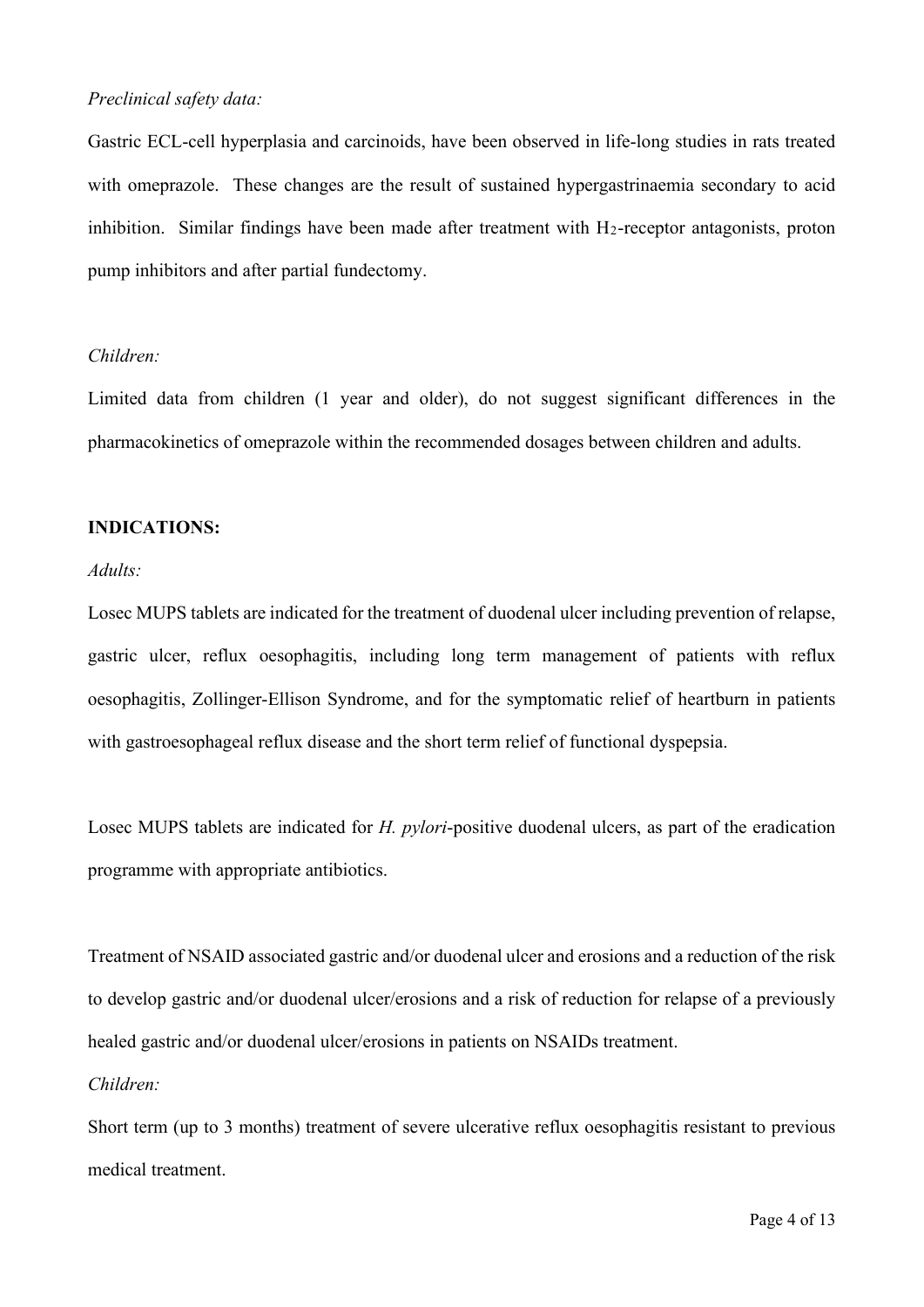### **CONTRA-INDICATIONS:**

Hypersensitivity to any of the ingredients.

Safety in pregnancy and lactation has not been established.

### **DOSAGE AND DIRECTIONS FOR USE:**

### *Oral administration:*

Losec MUPS tablets are recommended to be given in the morning and swallowed whole with half a glass of liquid. The tablets should not be chewed or crushed.

For patients with swallowing difficulties the tablets may be dispersed in half a glass of non-carbonated water or fruit juices. Stir until the tablets disintegrate and drink the liquid with the pellets immediately or within 30 minutes. Rinse the glass with half a glass of fluid and drink. The pellets must not be chewed or crushed.

## *Duodenal ulcer*:

The recommended dosage is 20 mg once daily for two to four weeks.

In some duodenal ulcer patients refractory to other treatment regimens, 40 mg once daily may be effective.

For the prevention of relapse in patients with duodenal ulcer the recommended dose is 10 mg once daily. If needed the dose can be increased to 20-40 mg once daily.

Losec MUPS tablets are indicated for *H. pylori*-positive duodenal ulcers, as part of the eradication programme with appropriate antibiotics.

For NSAID associated duodenal ulcers, see "NSAID associated gastroduodenal lesions".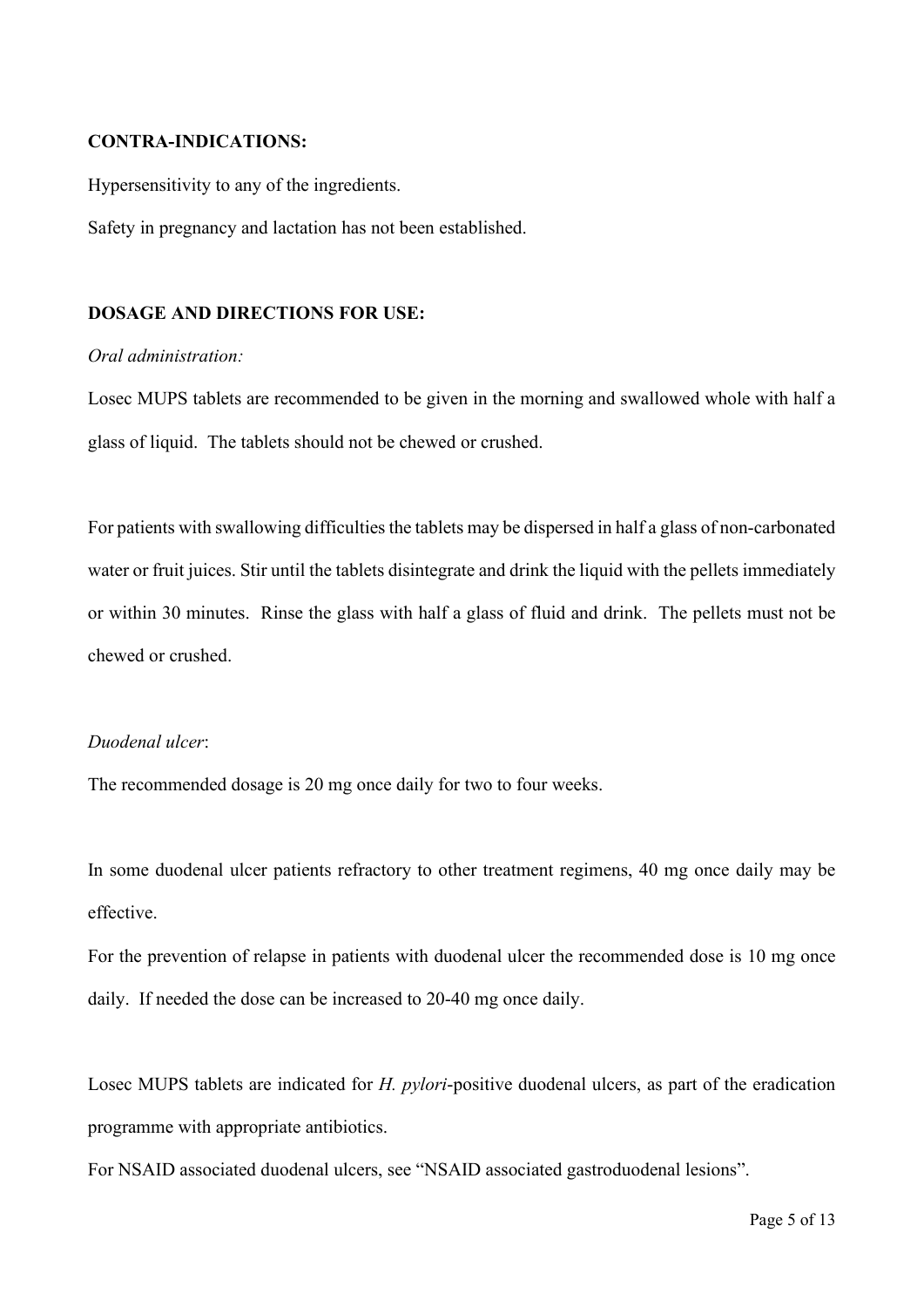## *Gastric ulcer and reflux oesophagitis*:

The recommended dosage is 20 mg once daily for four to eight weeks.

In some patients with gastric ulcer or reflux oesophagitis refractory to other treatment regimens, 40 mg once daily may be effective.

For the long term management of patients with reflux oesophagitis, the recommended dose is 10 mg once daily. If needed the dose can be increased to 20-40 mg once daily.

In patients with severe or symptomatic recurrent reflux oesophagitis treatment can be continued with Losec MUPS at a dosage of 20 mg once daily.

For NSAID associated gastric ulcers, see "NSAID associated gastroduodenal lesions".

*Severe ulcerative reflux oesophagitis in children from one year and older:*

The recommended dosage regime is:

*Weight:*

*Dosage:*

10-20 kg Losec MUPS 10 mg once daily

> 20 kg Losec MUPS 20 mg once daily

If needed, dosage may be increased to 20 mg and 40 mg respectively.

*NSAID associated gastroduodenal lesions:*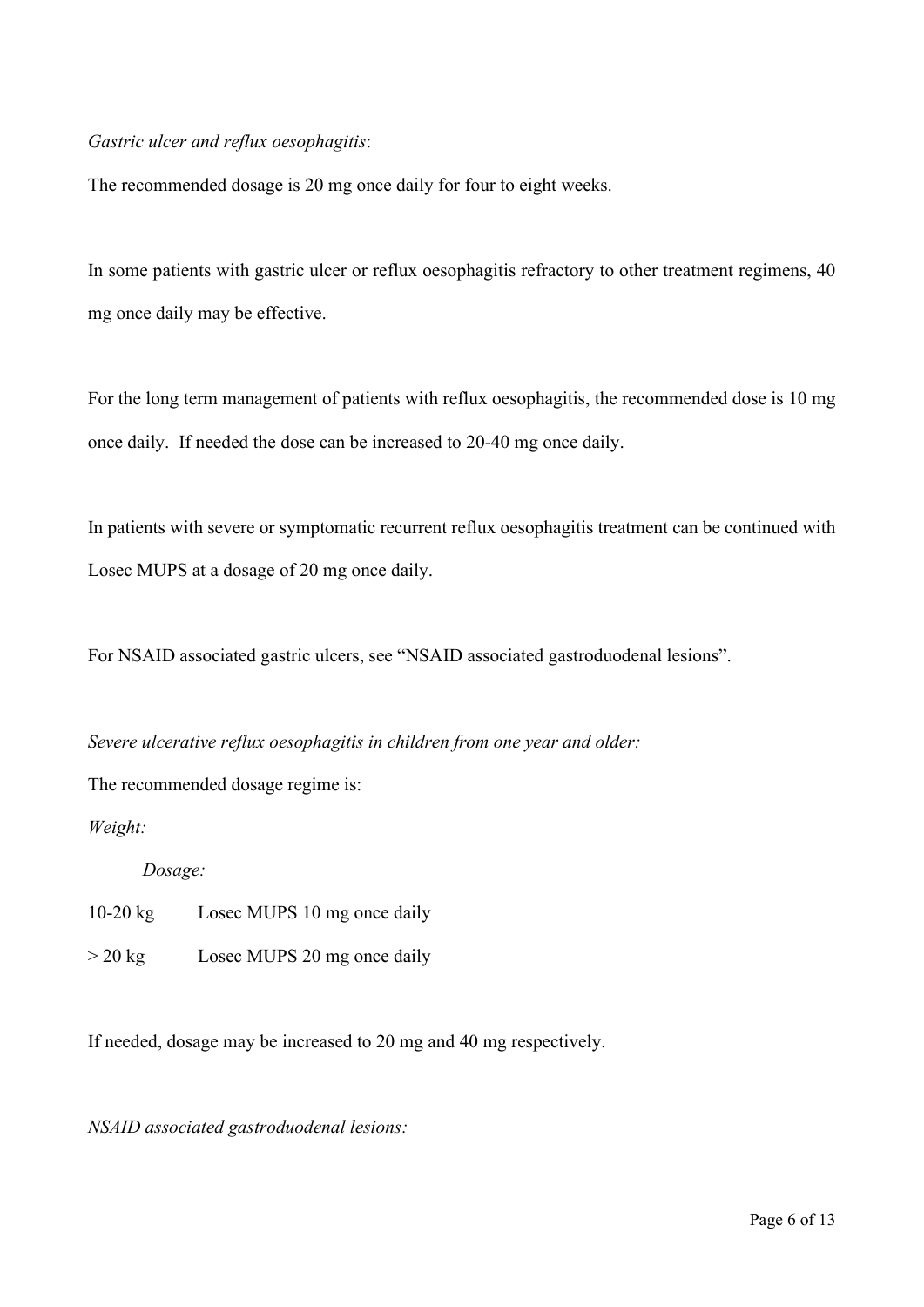NSAID associated gastric ulcers, duodenal ulcers or gastroduodenal erosions in patients with or without continued NSAID treatment, the recommended dosage of Losec MUPS is 20 mg once daily. Symptom resolution is rapid and in most patients healing occurs within 4 weeks. For those patients who may not be fully healed after the initial course, healing usually occurs during a further 4 weeks treatment period.

For the prevention of NSAID associated gastric ulcers, duodenal ulcers, gastroduodenal erosions and dyspeptic symptoms, the recommended dosage of Losec MUPS is 20 mg once daily.

## *Symptomatic gastroesophageal reflux disease:*

The recommended dosage is 20 mg daily. Patients may respond adequately to 10 mg daily, and therefore individual dose adjustment should be considered.

If symptom control has not been achieved after four weeks treatment with 20 mg daily, further investigation is recommended.

### *Functional dyspepsia:*

For the relief of symptoms in patients with epigastric pain/discomfort with or without heartburn, the recommended dosage is 20 mg once daily.

Patients may respond adequately to 10 mg daily and therefore this dose could be considered as a starting dose.

If symptom control has not been achieved after 2 weeks treatment with 20 mg daily, further investigation is recommended.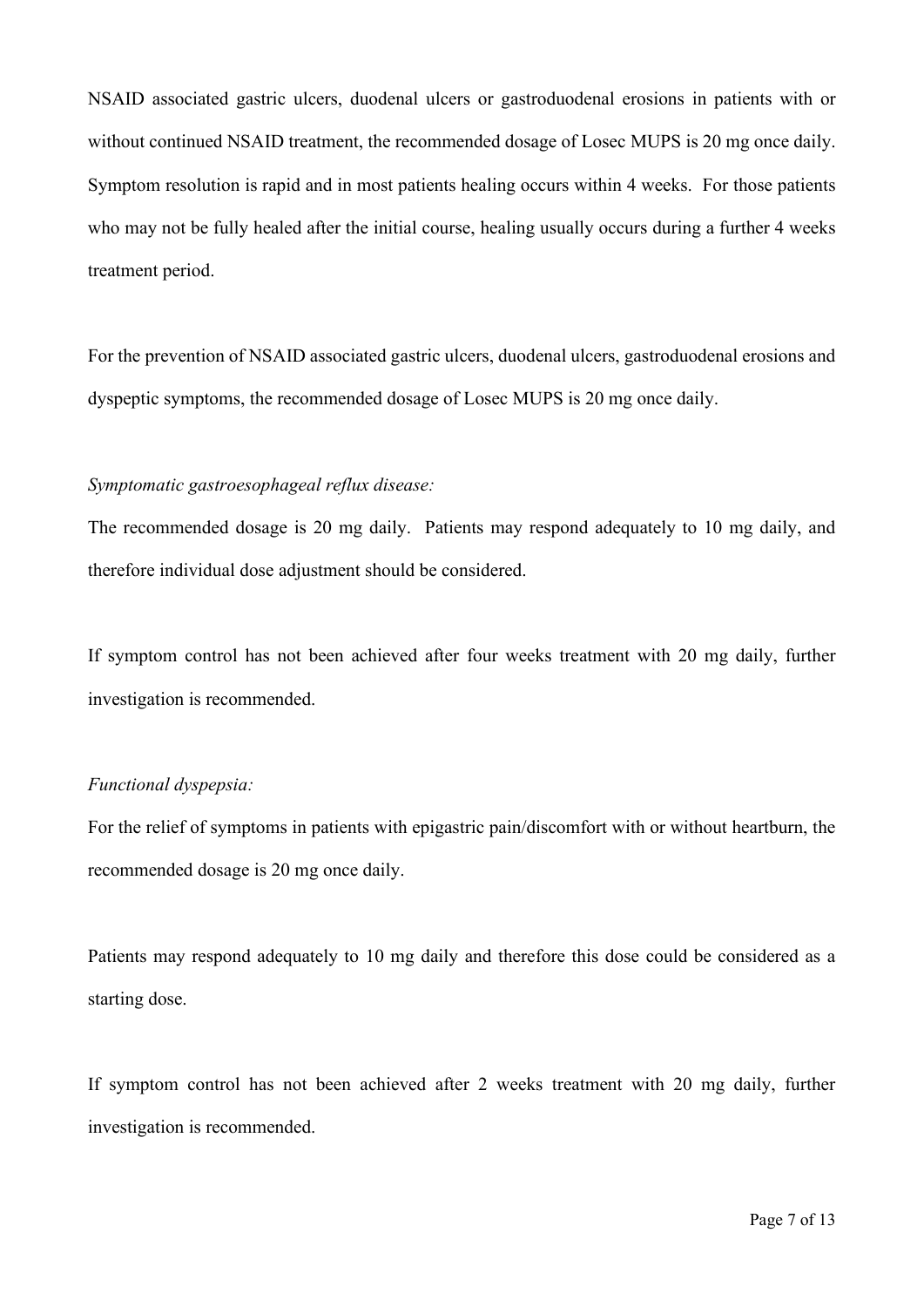## *Zollinger-Ellison Syndrome:*

The recommended initial dosage is 60 mg once daily. The dosage should be adjusted individually and treatment continued as long as is clinically indicated. Patients with severe disease have been effectively controlled on Losec MUPS with more than 90 % maintained on doses of 20 mg to 120 mg daily. With doses above 80 mg daily, the dose should be divided and given twice daily.

## *Children:*

There is very limited experience with Losec MUPS in children.

## *Elderly:*

No dose adjustment is necessary in the elderly.

## *Impaired renal function:*

No dose adjustment is required in patients with impaired renal function.

## *Impaired hepatic function:*

As bioavailability and plasma half-life of omeprazole are increased in patients with impaired hepatic function, a daily dose of 10-20 mg is generally sufficient.

The long term safety of Losec MUPS in patients with renal and hepatic impairment has not been established.

## **WARNINGS:**

Losec MUPS is not indicated for mild gastrointestinal complaints such as nervous dyspepsia.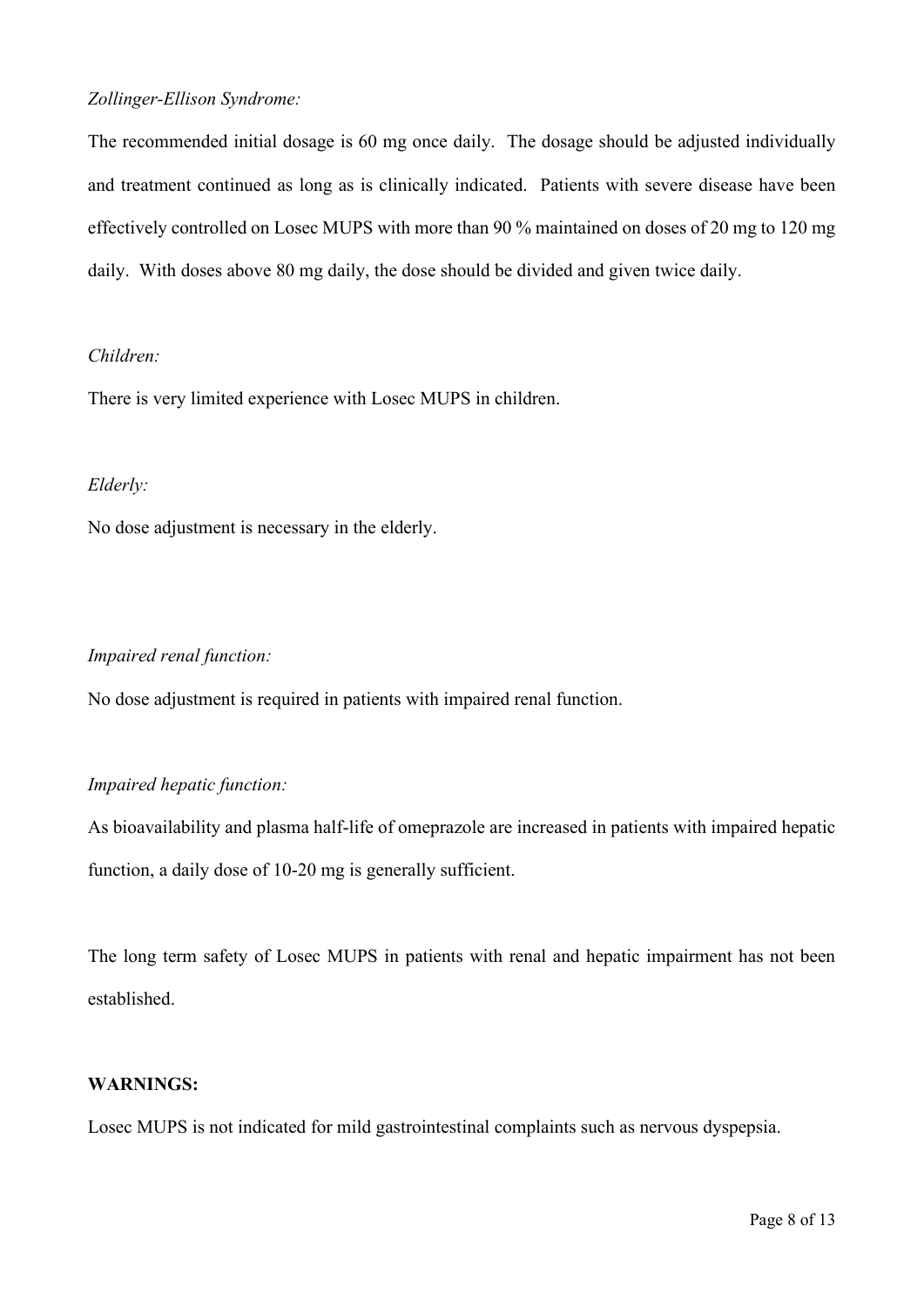Prior to treatment the possibility of malignancy or gastric ulcer or a malignant disease of the oesophagus should be excluded as the treatment with Losec MUPS may alleviate the symptoms of malignant ulcers and can thus delay diagnosis.

### **SIDE-EFFECTS AND SPECIAL PRECAUTIONS:**

Skin rash, urticaria and pruritus have been reported, usually resolving after discontinuation of treatment. In addition photosensitivity, bullous eruption, erythema multiforme, Stevens-Johnson Syndrome, toxic epidermal necrolysis (TEN), angioedema and alopecia have been reported in isolated cases.

Diarrhoea and headache have been reported and may be severe enough to require discontinuation of therapy in a small number of patients. In the majority of cases the symptoms resolved after discontinuation of therapy.

Other gastrointestinal reactions have included constipation, diarrhoea, nausea/vomiting, flatulence and abdominal pain. Dry mouth, stomatitis and candidiasis have been reported as isolated cases.

Paraesthesia has been reported. Dizziness, light-headedness and feeling faint have been associated with treatment, but all usually resolve on cessation of therapy. Also reported are somnolence, insomnia and vertigo. Reversible mental confusion, agitation, depression and hallucinations have occurred predominantly in severely ill patients.

Arthritic and myalgic symptoms have been reported and have usually resolved when therapy is stopped.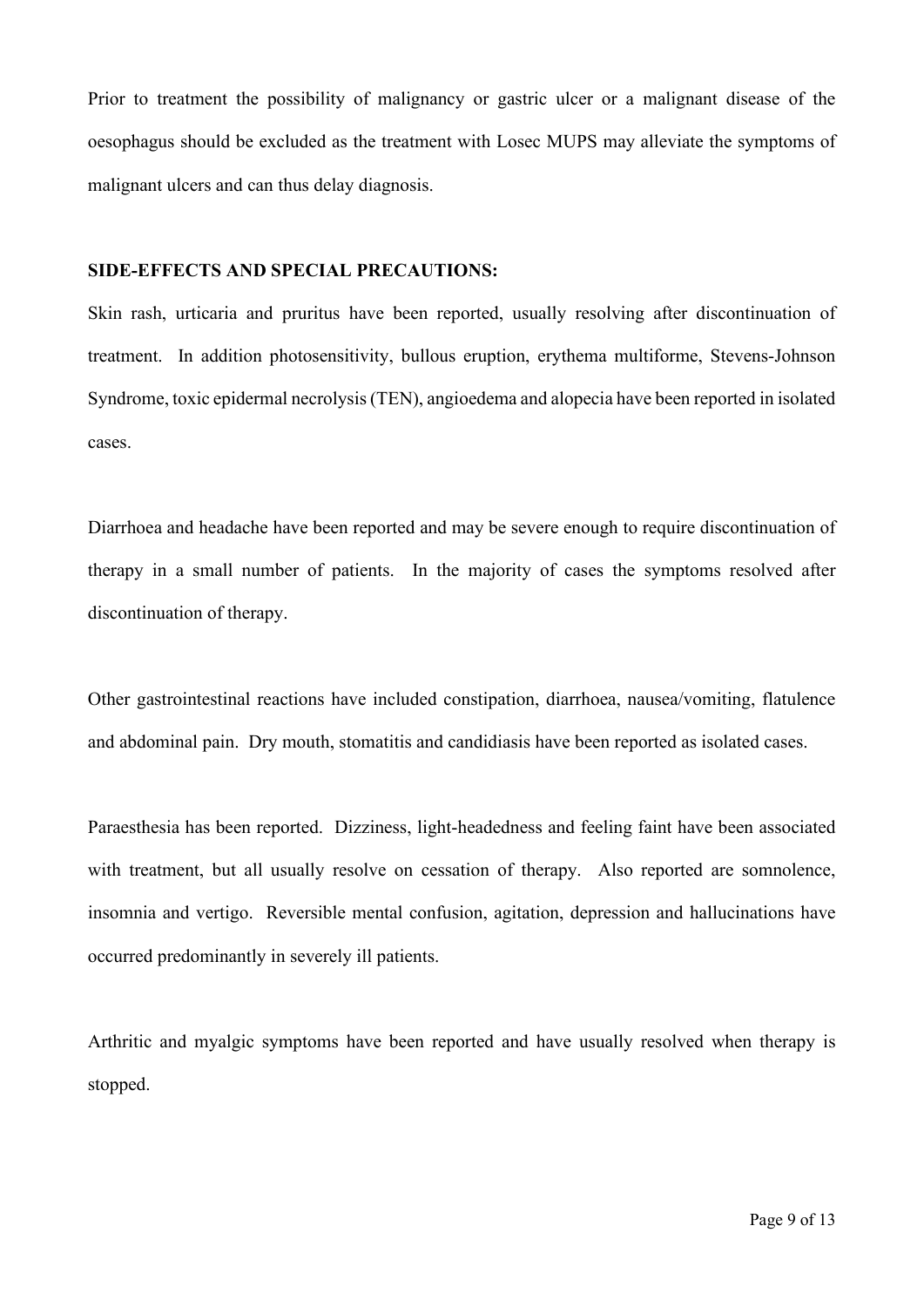In isolated cases, the following have been reported: blurred vision, taste disturbance, aggression, peripheral oedema, hyponatraemia, increased sweating, gynaecomastia, leukopenia, thrombocytopenia, agranulocytosis, pancytopenia, anaphylactic shock, malaise, fever, bronchospasm, encephalopathy in patients with pre-existing severe liver disease, hepatitis with or without jaundice, less frequently interstitial nephritis and hepatic failure.

Increases in liver enzymes have been observed.

#### *Other effects related to acid inhibition:*

During long term treatment gastric glandular cysts have been reported in somewhat increased frequency. These changes are a physiological consequence of pronounced inhibition of acid secretion, are benign and appear to be reversible.

Decreased gastric acidity increases gastric counts of bacteria normally present in the gastrointestinal tract. Treatment with omeprazole may lead to slightly increased risk of gastrointestinal infections such as *Salmonella* and *Campylobacter*.

In the presence of any alarm symptom (e.g. significant unintentional weight loss, recurrent vomiting, dysphagia, haematemesis or melaena) and when gastric ulcer is suspected or present, malignancy should be excluded, as treatment may alleviate symptoms and delay diagnosis.

#### *Interactions:*

The absorption of some medicines may be altered due to the decreased intragastric acidity. The absorption of ketoconazole and itraconazole can decrease during omeprazole treatment.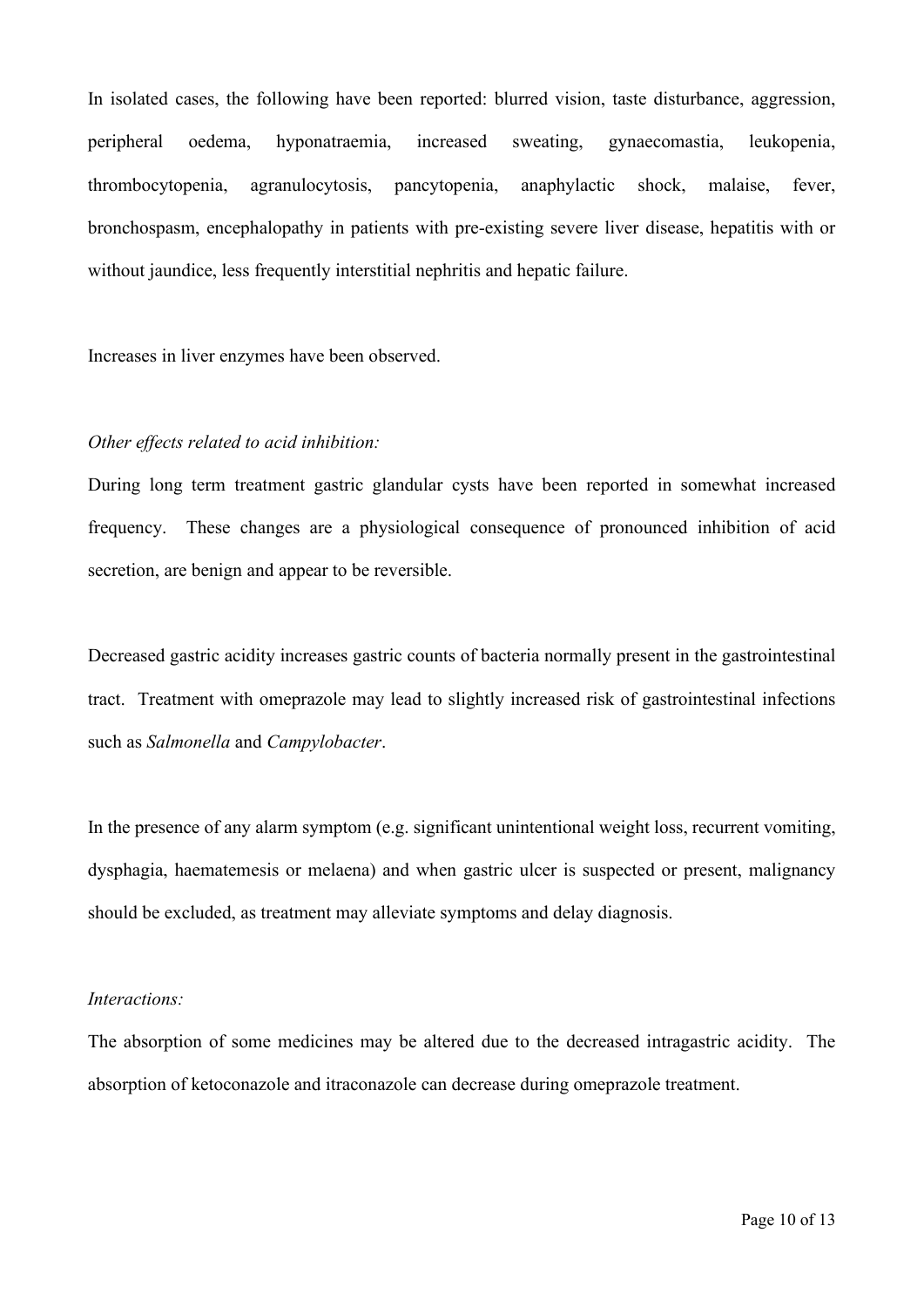Losec MUPS can prolong the elimination of diazepam, warfarin and phenytoin, medicines that are metabolised by oxidation in the liver. Monitoring of patients receiving warfarin or phenytoin is recommended and a reduction of warfarin or phenytoin dose may be necessary when omeprazole is added to treatment. However concomitant treatment with Losec MUPS 20 mg daily did not change the blood concentration of phenytoin in patients on continuous treatment with phenytoin. Similarly concomitant treatment with Losec MUPS 20 mg daily did not change coagulation time in patients on continuous treatment with warfarin.

There is no evidence of an interaction with theophylline, propranolol, metoprolol, lignocaine, quinidine, amoxicillin, erythromycin, budesonide, piroxicam, diclofenac, naproxen or antacids, but there may be interactions with other drugs also metabolised via the cytochrome P450 enzyme system. The absorption of Losec MUPS is not affected by alcohol or food.

Plasma concentrations of omeprazole and clarithromycin may be increased during concomitant administration but there is no interaction with metronidazole or amoxicillin.

Simultaneous treatment with omeprazole and digoxin in healthy subjects led to a 10% increase in the bioavailability of digoxin as a consequence of the increased intragastric pH.

### **KNOWN SYMPTOMS OF OVERDOSAGE AND PARTICULARS OF ITS TREATMENT:**

Rare reports have been received of overdosage with omeprazole. In the literature doses of up to 560 mg have been described and occasional reports have been received when single oral doses have reached up to 2 400 mg omeprazole (120 times the usual recommended clinical dose). Nausea, vomiting, dizziness, abdominal pain, diarrhoea and headache have been reported from overdosage with omeprazole. Also apathy, depression and confusion have been described in single cases.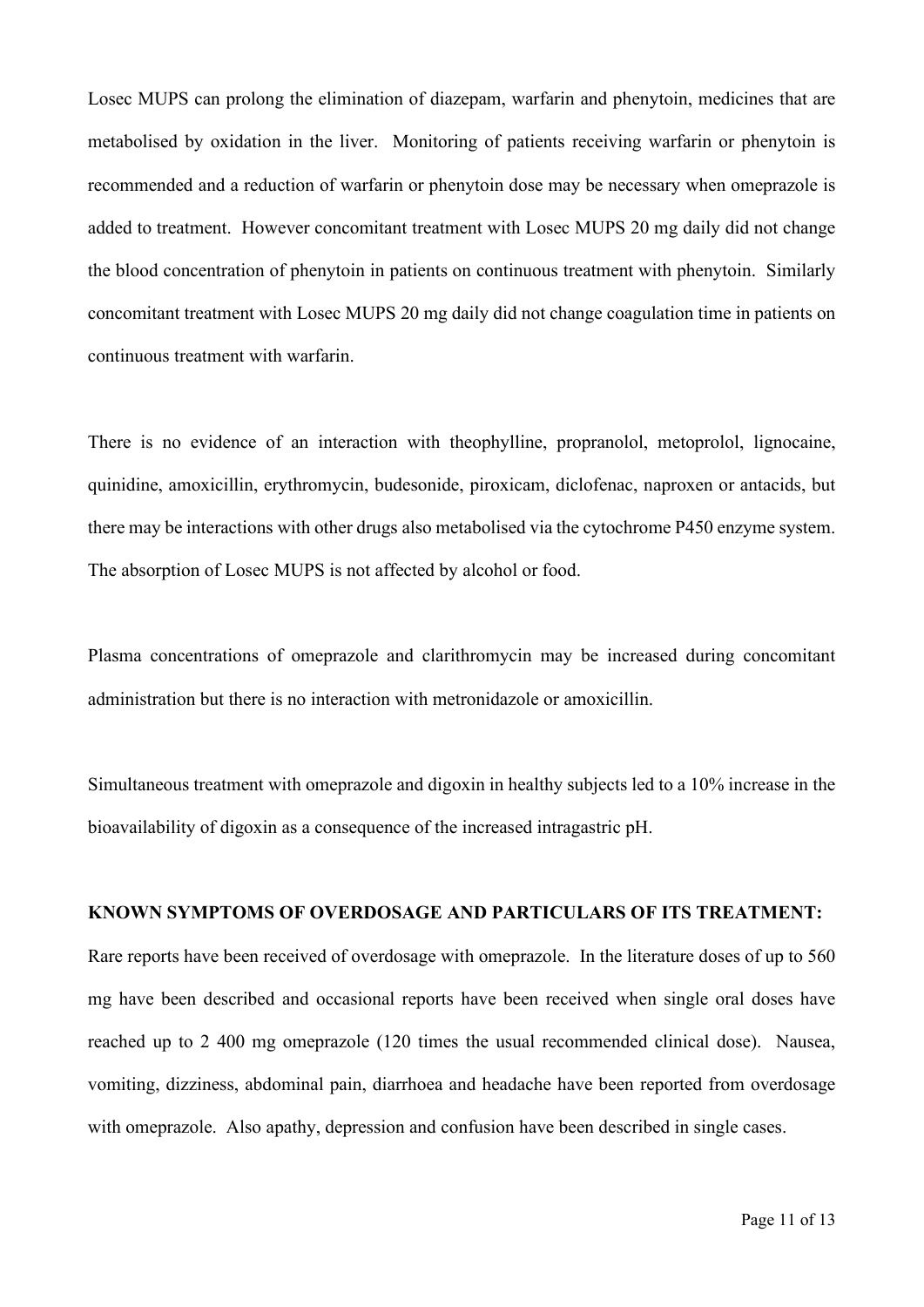The symptoms described in connection with omeprazole overdosage have been transient, and no serious outcome due to omeprazole has been reported. The rate of elimination was unchanged (first order kinetics) with increased doses and no specific treatment has been needed.

Treatment is symptomatic and supportive.

## **IDENTIFICATION:**

- Losec MUPS 10: Light-pink, oblong, biconvex, film-coated tablet engraved with  $\frac{\binom{11}{3}}{20}$  on one side and 10 mg on the other side.
- Losec MUPS 20: Pink, oblong, biconvex, film-coated tablet engraved with  $\otimes$  on one side and 20 mg on the other side.

## **PRESENTATION:**

Losec MUPS 10 in plastic containers of 28.

Losec MUPS 20 in plastic containers of 28.

## **STORAGE INSTRUCTIONS:**

Store at or below 25 °C. Keep out of reach of children.

Replace cap firmly after use.

## **REGISTRATION NUMBERS:**

Losec MUPS 10: 32/11.4.3/0222

Losec MUPS 20: 32/11.4.3/0223

## **NAME AND BUSINESS ADDRESS OF THE APPLICANT:**